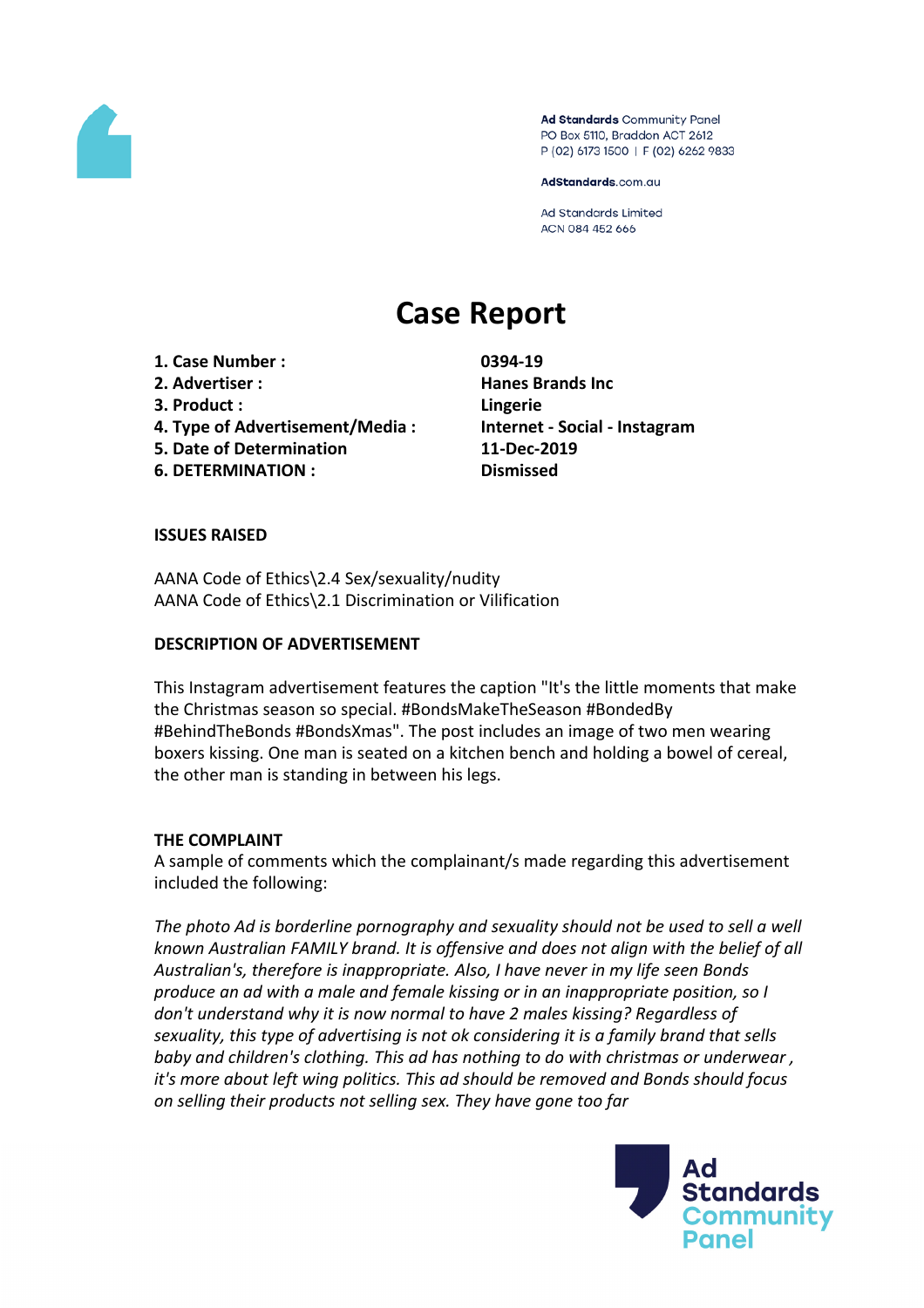

*Two gay men kissing, not relevant to Christmas, it is not necessary and clearly there to provoke those that don't agree with it.There are other ads on TV that show same sex couples, but don't go to this extent.*

*I am a primary school teacher and i am more and more appalled by what our young ones are exposed too. Yes most don't have social media accounts but they constantly are looking at their parents. A raunchy kitchen benchtop kiss by anyone scantly dressed is a private thing*

*I object to this image as it is extremely high in sexual content. Two people dressed in nothing but underwear passionately kissing while pushing up against one another. I do not see the need to advertise underwear in such a sexually graphic nature. I object on the grounds that young children will see this image.*

*This is totally inappropriate for a Christmas advertisement. Nothing in this advertisement represents Christmas. This belongs more in an adults only environment. The man is also grabbing the other mans bum which is totally inappropriate. If this was a man grabbing a women's bum there would be uproar why the double standards. The intimacy of the kiss they are sharing is inappropriate as you can clearly see tongue action, which from what i hear the the couple are a real life couple so the intimacy is very clear. This is not a lingerie shoot or adult shoot this is an advertising campaign that is targeting everyone including kids which is just terrible. What happened to normal Christmas advertisements showing families around Christmas trees and so forth. When did Christmas become a sexual agenda.*

*It's totally antichrist. I mean they're the fools as they are spitting in the face of the majority and family people who actually buy their products so it's going to be the most expensive ad they ever run. I reckon it'll cost them 10-50 stores closing. I mean I'm not writing so much on my own behalf, although I do see it as grose and anti Christ/ anti Christmas, but I have just seen so many people online lose it. It's not gonna go away. there are already viral memes going around saying GET WOKE GO BROKE. I just think it would actually help their company to withdraw the ad apart from which you now have a whole gay vs seriously homophobic battle on the boil again. I do object to the ad personally as it is bad taste with particularly bad timing and probably the most offensive of all the antichrist advertising I have seen.*

### **THE ADVERTISER'S RESPONSE**

Comments which the advertiser made in response to the complainant/s regarding this advertisement include the following:

*Bonds is an underwear and apparel brand, best known for creating fun, fashionable, comfortable undies and clothing for the whole family. Bonds launched their 2019 Christmas campaign on 3rd November, 2019 with their large format billboards going live one week earlier on 27th October, 2019.*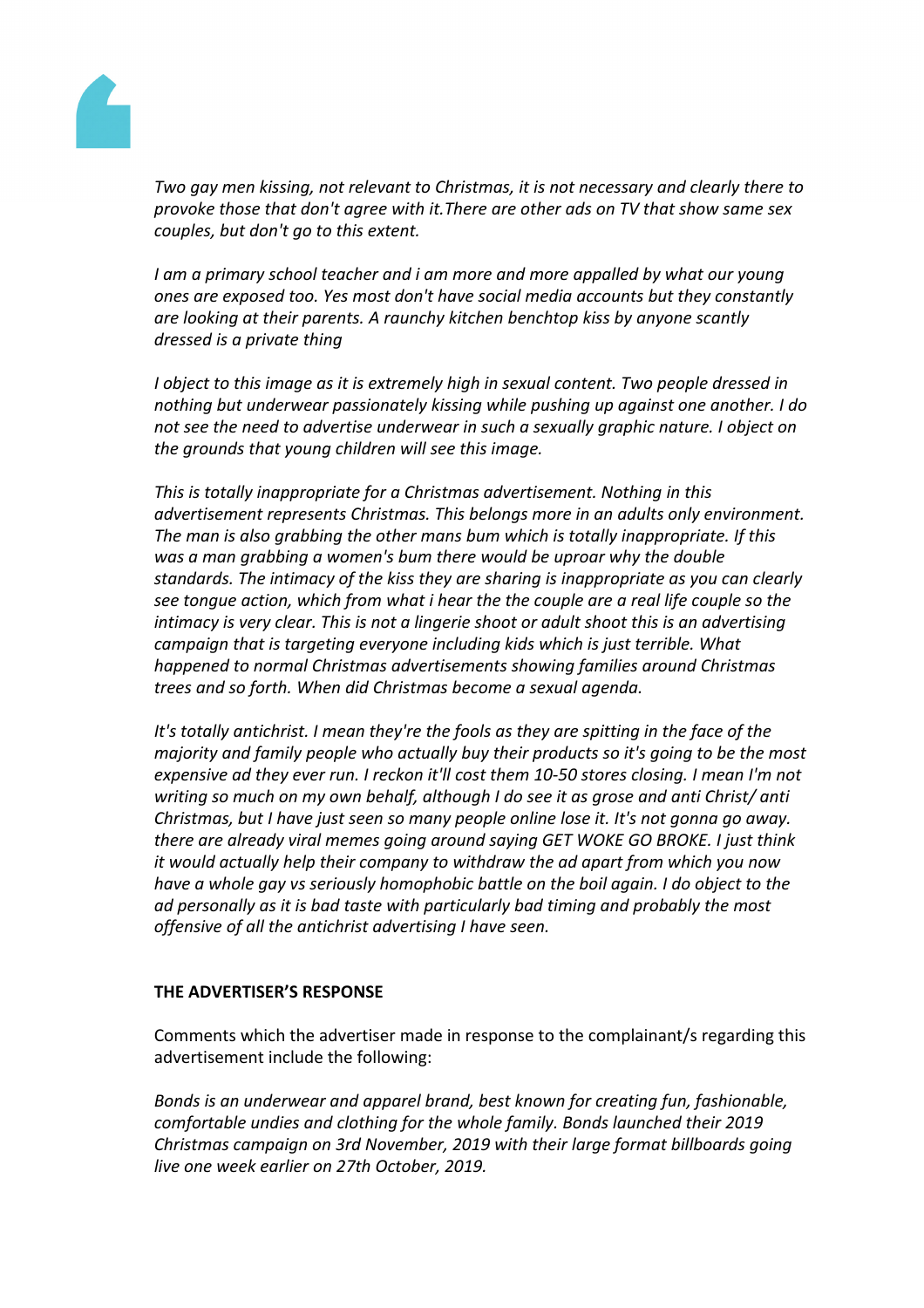

*Launching the festive Christmas range of underwear and clothing, the "It's the Bonds that make the season" campaign champions the love we have for those we're closest to and seeks to remind Aussies what's important at this time of year. The campaign puts a spotlight on some of the unique and touching bonds shared by real Australians and features real people – not paid models/actors – across both stills and film, who range in age from 9 months old to 91 years old. The campaign tells the story of a series of incredible bonds including a young woman who defied medical recommendations to donate a life-saving kidney to her younger sister, a couple who've been married for 70 years, and IVF triplets born to three different mothers.*

*The 18th November post on both the @bondsaus Instagram page and BONDS Facebook page features Steve & Nicholas, a genuine couple from Melbourne, sharing a kiss in the kitchen as they eat their breakfast cereal – they are both wearing matching black Bonds trunks with silver stars – which is the key print motif of the Bonds Christmas range. The post copy reads "It's the little moments that make the Christmas season so special.1?" A similar image can be found on www.bonds.com.au of the couple as they move in towards each other for a kiss.*

*In regard to the complaints that have been made to the ASB under Complaint Reference Numbers 0394-19, 0395-19 and 0402-19 regarding section 2.4 of the AANA Advertiser Code of Ethics, we refute the suggestion that this post is about pushing a left-wing political agenda, a sexual agenda, or broaching on "gay porn". Bonds is an inclusive Australian brand and we believe it is important to represent and celebrate all Aussies – including this real, in-love couple. Showing an affectionate moment between a couple, be they same-sex or opposite-sex, is simply an acknowledgement of all the relationships that exist in our rich, diverse society and is a celebration of even the littlest of moments we all share with our loved ones during the festive season. Recognising that it's those sweet, intimate, everyday moments that truly bring meaning to the celebration of Christmastime is the overall intention of this integrated campaign and these scenes capture the essence of that perfectly.*

*Both Nicholas and Steve are in underwear as they are showcasing the Bonds Christmas range and their 'actions' are one in a series of romantic moments captured by the photographer and are reflective of the actual relationship that the gentlemen share. The post itself only features on Bonds' owned channels and doesn't have any paid media spend pushing it out. Any reach it has received is a result of organic engagement with the post which indicates it is in fact resonating with our Australian audience.* 

*In relation to all claims that the campaign is discriminatory towards the Christian religion either due to the featured gay couple aspect or physical intimacy, we refute in all ways. Bonds is, after all, an underwear company that supports the belief that "Every single body deserves to be comfortable" and therefore showcases a variety of underwear styles across a diverse range of Australians looking and feeling comfortable within their own skin (and undergarments). Given that this campaign celebrates people of all different ages, ethnicities and religious beliefs coming together to enjoy*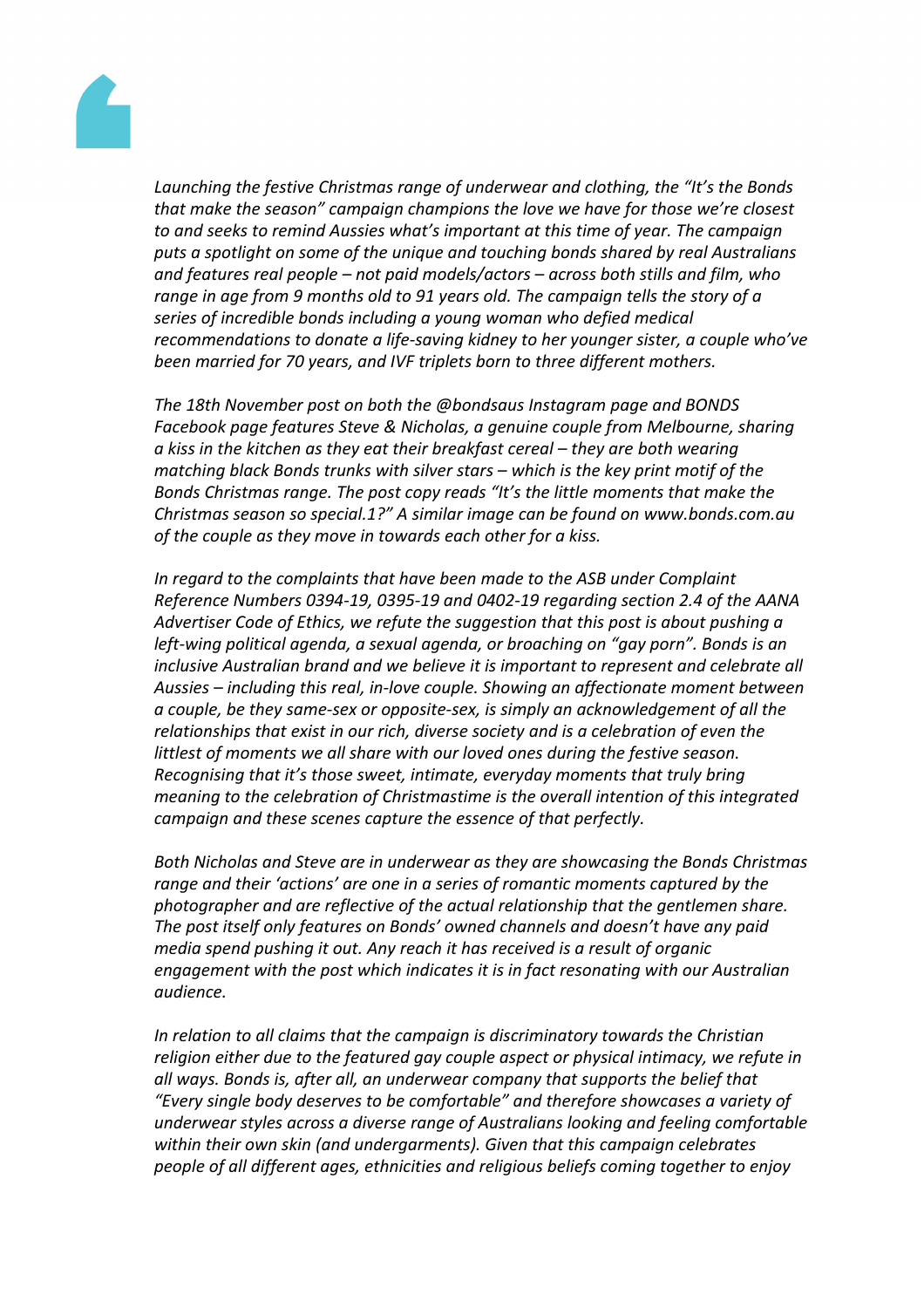

*the "festive season", we feel this epitomises the true meaning of Christmas for all Australians, including Christians.*

*For the above reasons, we assert this advertising campaign complies with sections 2.1, 2.2, 2.3, 2.4 and 2.5 of the Code, as well as all other parts of section 2. We trust upon reviewing the creative advertisements in line with our written response you will agree that Bonds' 'It's the Bonds that make the season" Christmas campaign does not breach the AANA Advertiser Code of Ethics.*

### **THE DETERMINATION**

The Ad Standards Community Panel (the Panel) considered whether this advertisement breaches Section 2 of the AANA Code of Ethics (the Code).

The Panel noted the complainants' concerns that the advertisement:

- is highly sexualised
- is inappropriate to be seen in full view of children
- is offensive to Christians and Muslims by depicting homosexuality

The Panel viewed the advertisement and noted the advertiser's response.

The Panel considered whether the advertisement complied with Section 2.1 of the Code which requires that 'advertisements shall not portray or depict material in a way which discriminates against or vilifies a person or section of the community on account of race, ethnicity, nationality, gender, age, sexual preference, religion, disability, mental illness or political belief.'

The Panel noted the Practice Note to Section 2.1 provides the following definitions:

"Discrimination – unfair or less favourable treatment.

Vilification – humiliates, intimidates, incites hatred, contempt or ridicule."

The Panel noted complainants' concerns that using a Christian celebration to promote homosexuality is offensive.

The Panel considered that depicting material which may be contrary to a person's religious beliefs is not of itself a breach of the Code, if the advertisement contains no language or imagery which is discriminatory or vilifying of that religion.

The Panel considered that there is no reference to religion in the advertisement, and the only reference to Christmas is the sentence "It's the little moment that make the Christmas season so special".

The Panel considered that the advertisement did not portray or depict material in a way which discriminates against or vilifies a person or section of the community on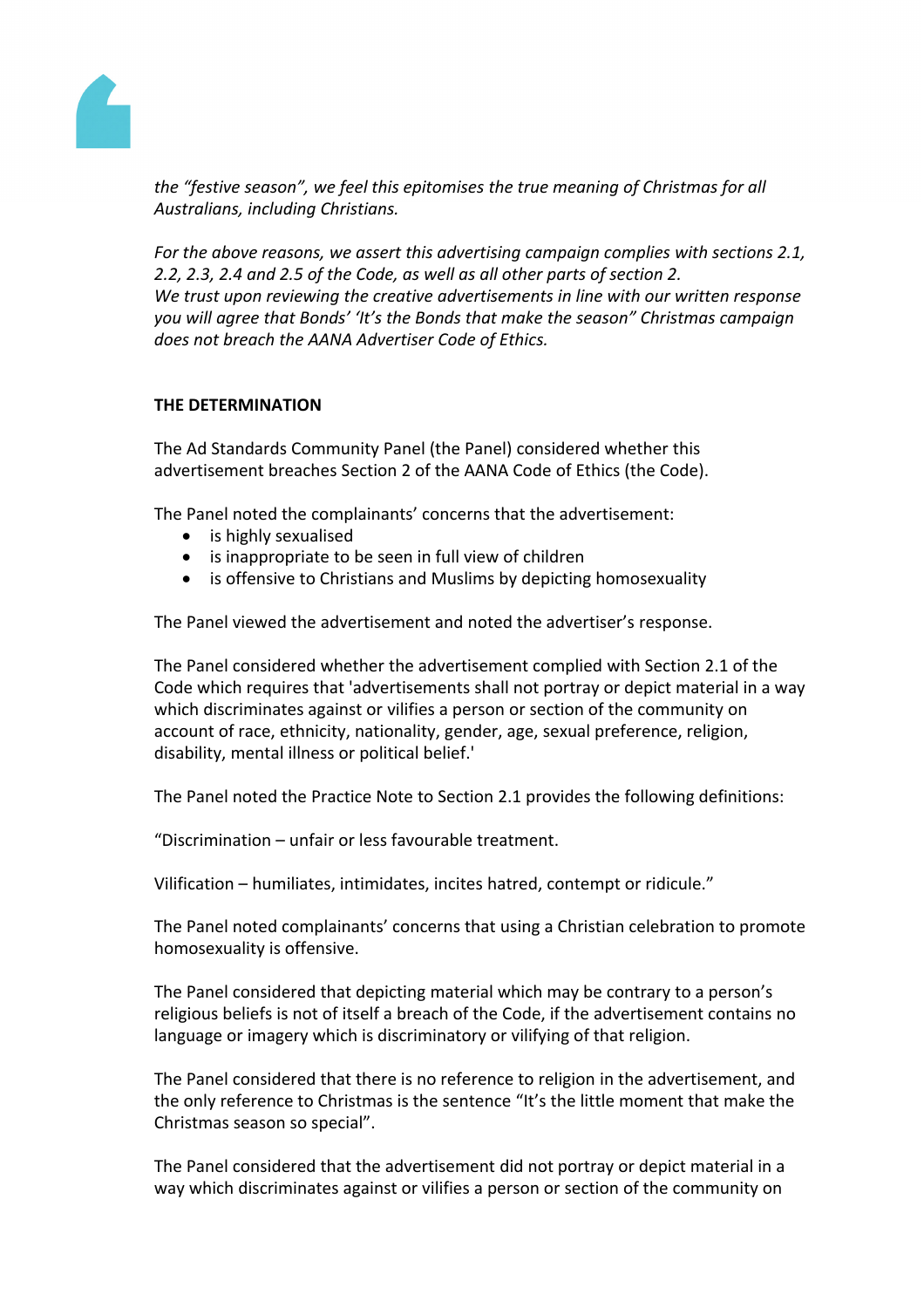

account of religion and determined that the advertisement did not breach Section 2.1 of the Code.

The Panel then considered whether the advertisement was in breach of Section 2.4 of the Code. Section 2.4 of the Code states: "Advertising or Marketing Communications shall treat sex, sexuality and nudity with sensitivity to the relevant audience".

The Panel considered whether the advertisement contained sex, sexuality or nudity.

The Panel noted the Practice Note for the Code states:

*"Images which are not permitted are those which are highly sexually suggestive and inappropriate for the relevant audience. Explicit sexual depictions in marcomms, particularly where the depiction is not relevant to the product or service being advertised, are generally objectionable to the community and will offend Prevailing Community Standards."*

The Panel considered whether the image depicted sex. The Panel noted the dictionary definition of sex most relevant to this section of the Code of Ethics is 'sexual intercourse; sexually stimulating or suggestive behaviour.' (Macquarie Dictionary 2006).

The Panel considered that the depiction of men in underwear is not of itself a depiction of sexual intercourse, sexual stimulation or suggestive behaviour. The Panel noted that the men were kissing, but considered that there was no indication that this would lead to sex. The Panel considered that the advertisement as a whole did not contain sex.

The Panel considered whether the advertisement treated depicted sexuality.

The Panel noted the definition of sexuality includes 'sexual character, the physical fact of being either male or female; The state or fact of being heterosexual, homosexual or bisexual; sexual preference or orientation; one's capacity to experience and express sexual desire; the recognition or emphasising of sexual matters'. The Panel noted that the use of male or female actors in an advertisement is not of itself a depiction of sexuality.

The Panel considered that the underwear being promoted was not sexualised and considered that the depiction of the men wearing this style of underwear was relevant to the product being promoted. The Panel considered that the depiction of the men kissing, with one sitting on a countertop was a depiction which most members of the community would find to be sexual. The Panel determined that the advertisement did contain sexuality.

The Panel considered whether the advertisement contained nudity and noted that the dictionary definition of nudity includes 'something nude or naked', and that nude and naked are defined to be 'unclothed and includes something 'without clothing or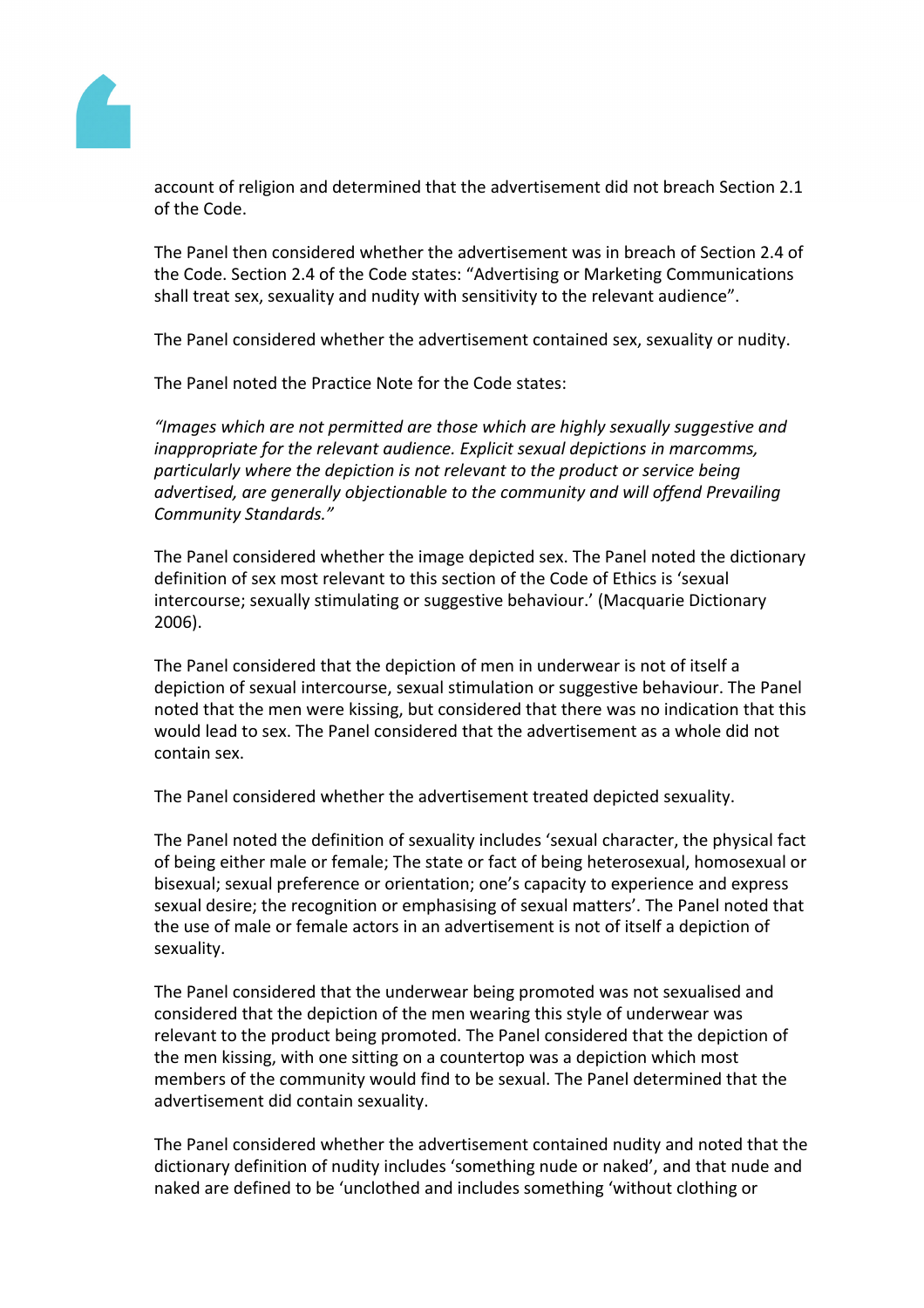

covering'. The Panel considered that the Code is intended for the Panel to consider the concept of nudity, and that partial nudity is factor when considering whether an advertisement firstly contains nudity and secondly treats that nudity with sensitivity to the relevant audience.

The Panel noted that the underwear worn by the men covered covered their genitals. The Panel considered that most members of the community would consider an image of men dressed in only underwear to be a depiction of nudity.

The Panel then considered whether the issues of sexuality and nudity were treated with sensitivity to the relevant audience.

The Panel considered the meaning of 'sensitive' and noted that the definition of sensitive in this context can be explained as indicating that 'if you re sensitive to other people's needs, problems, or feelings, you show understanding and awareness of them.' (https://www.collinsdictionary.com/dictionary/english/sensitive)

The Panel considered that the requirement to consider whether sexual suggestion is 'sensitive to the relevant audience' is a concept requiring them to consider who the relevant audience is and to have an understanding of how they might react to or feel about the advertisement – the concept of how subtle sexual suggestion is or might be is relevant to the Panel considering how children, and other sections of the community, might consider the advertisement.

The Panel noted that this image appeared on Instagram and considered that the relevant audience would be predominately adults. The Panel noted the advertiser's response that the advertisement appears only on the Bonds Instagram page and has no paid media spend to promote the post.

The Panel noted that recent research into community perceptions found that the general community were more conservative than the Panel's determinations relating to sexual imagery and nudity in advertising, and that the level of concern over nudity and sexualised content in advertising has been increasing over the last 10 years (https://adstandards.com.au/sites/default/files/2007- 2017 community perceptions web.pdf).

The Panel considered that while the depiction of the couple in the advertisement kissing was a depiction of sexuality, it was representative of a normal intimate moment between a couple rather than an explicit or overtly sexualised scene.

The Panel considered that the men are not touching each other in a sexual manner, there is no focus on genitals and their kiss was close-mouthed and affectionate.

The Panel considered that children viewing the advertisement would view a couple in a relaxed intimate moment and would not view the advertisement as sexualised.